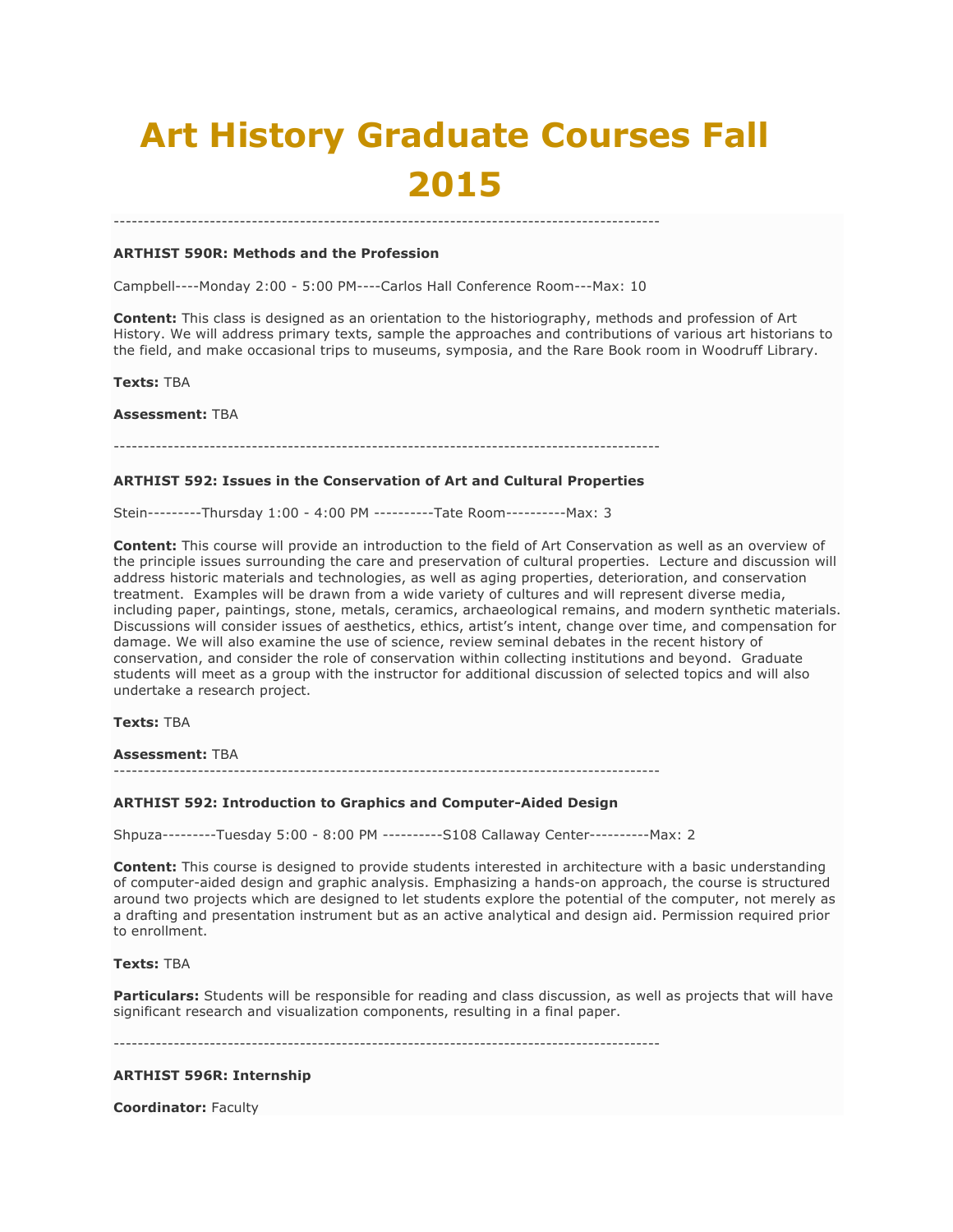May be repeated with permission from the director of internships. Interns must be nominated by the department for internships at the Michael C. Carlos Museum, the High Museum of Art, and elsewhere. Variable credit.

-------------------------------------------------------------------------------------------

# **ARTHIST 597R: Directed Study**

Faculty; variable credit.

## **ARTHIST 599R: Thesis Research (Permission only)**

-------------------------------------------------------------------------------------------

# **ARTHIST 719R: Ancient Egyptian Art and Hieroglyphs**

Robins----Thursday 9:00 AM - 12:00 PM----Carlos Hall Conference Room----Max: 10

**Content:** Egyptian hieroglyphs form a pictorial script used on monuments, in contrast to the cursive, nonpictorial hieratic and demotic scripts employed on official and literary documents written on papyrus. Hieroglyphs, created according to the same principles that underlie two-dimensional Egyptian art, are a fundamental element in Egyptian representations. Not only do they serve to identify figures and actions, but they are an integral part of the whole composition. This course explores the form, function and symbolism of this beautiful script and its relationship to Egyptian art, and introduces students to the basic grammar of Middle Egyptian, the classical language of ancient Egypt, to enable them to read standard monumental inscriptions. Sessions will include language exercises, reading of prepared and unprepared texts, analysis of monumental scenes and their associated texts, discussions of readings, museum visits, and short presentations and papers.

**Texts:** Mark Collier and Bill Manley. *How To Read Egyptian Hieroglyphs*. 2003, revised edition. **ISBN**: 9780520239494.

Readings on reserve.

# **Assessment:** TBA

-------------------------------------------------------------------------------------------

**ARTHIST 729:** *Urbs* and Image: Early Modern Engagements with Ancient Rome

Varner----Tuesday 3:00 - 6:00 PM----Tate Room----Max: 10

**Content:** Pirro Ligorio's *Anteique Urbis Imago* of 1561 stands as the first scholarly attempt to reconstruct ancient Rome. Meticulously researched, Ligorio's reconstruction is based on the close study of existing ruins, coins, ancient texts and 16<sup>th</sup> century archaeological discoveries. This seminar will explore the monuments and topography of the ancient city using Emory's rare 1773 12 plate copy of Ligorio's map and related materials in the Michael C. Carlos Museum and the Manuscript Archives and Rare Book Library. The seminar will also be working closely with Emory's digital platform for the map ("Views of Rome'), creating new interactive features for individual monuments featured in Ligorio's reconstruction.

#### **Recommended Texts:** TBA

#### **Assessment:** TBA

-------------------------------------------------------------------------------------------

**ARTHIST 739R: Materials and Meanings in Medieval Art**

Pastan----Wednesday 9:00 AM - 12:00 PM----Carlos Hall Conference Room----Max: 12

**Content:** This course asks the question, how can an approach based on awareness of materials contribute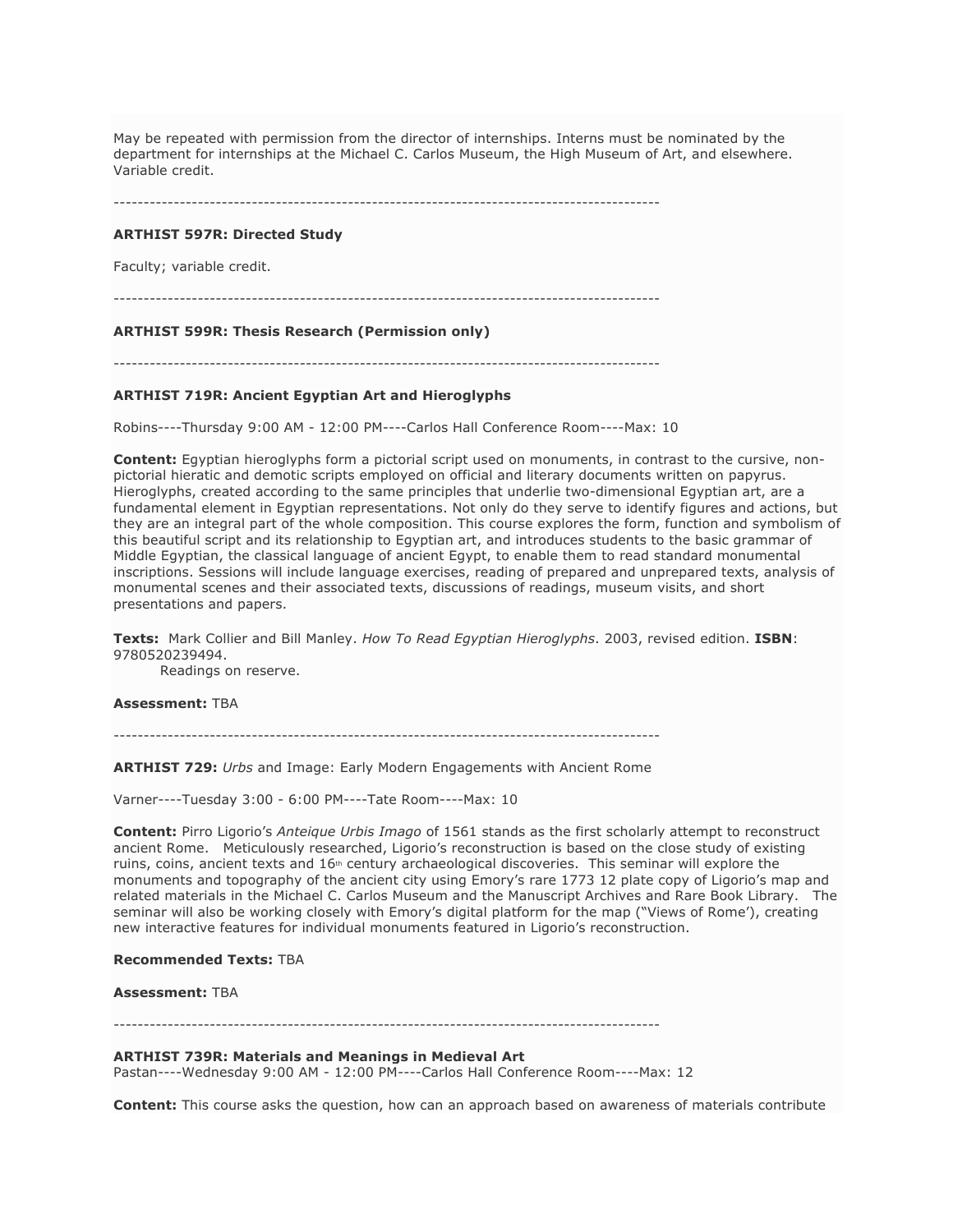to understanding the meanings conveyed by works of medieval art? Materiality is of great interest in the current literature because it is an approach that straddles the artist's role in articulating Christian ideals, and the beholder's role in interpreting works of art. As Caroline Bynum stated in her landmark study, *Christian Materiality* (2011): "The stuff of which medieval images were made was not incidental." Bynum's emphasis on late medieval altarpieces and reliquaries leaves substantial scope for further investigation, especially given her narrow chronological focus and the limited number of constituent elements she explores. The issue of materiality begs to be explored through other materials, including rock crystal, porphyry, mosaics, ivory and stained glass, and within the formative period of medieval art, when the church came to embrace the role of art in devotions. In addition, the often 'imperceptible' shift by scholars from materials to iconography hints at the danger of over-determining a given work of art, which is a slippage that we will also pay careful attention to though the analysis of focused case studies, on the one hand, and of provocative methodological interventions, on the other.

**Texts:** TBA

**Assessment:** TBA

# **ARTHIST 759R: Hendrick Goltzius**

Melion----Tuesday 9:00 AM - 12:00 PM----Carlos Hall Conference Room----Max: 12

**Content:** We will be studying the paintings, drawings, and prints of Hendrick Goltzius, as well as the art theory that informs them. Subtopics include his exegetical and prosopoeic allegories, his approach to ancient history and mythology, especially Ovidian subjects having to do with love, his 'protean' handling of Marian and Christological imagery, and his attempts sharply to distinguish between poetic fiction and natural history.

**Texts:** TBA

**Assessment:** TBA

# **ARTHIST 769R: Materiality as Meaning**

Lee----Tuesday 12:00 - 3:00 PM----Carlos Hall Conference Room----Max: 10

**Content:** This course will consider matter—variously construed as base, pure, dead, and vibrant—as it becomes a dominant concern in art of the 1950s, 60s, and 70s. We will probe the art historical dimension of the turn to materiality in these decades. As such, we will concern ourselves with debates surrounding opticality and tactility, form and *informe*, medium and matter. A set of case studies will allow us to map the distinct meanings exacerbated materiality assumes within different practices, in which matter may be imbued with mystical-symbolic import, manipulated without concern for an end product, or associated with non-art economies. This course will highlight critical, philosophical, and, above all, art historical writings that place materiality at the heart of the matter. We will consider the potential strengths and limits of such an approach, even as we engage in materialist thinking of our own.

**Texts:** TBA

**Requirements:** TBA

**Assessment:** TBA

-------------------------------------------------------------------------------------------

## **ARTHIST 790: Teaching Art History**

Merrill----Wednesday 1:00 - 2:50 PM----Carlos Hall Conference Room----MAX: 10